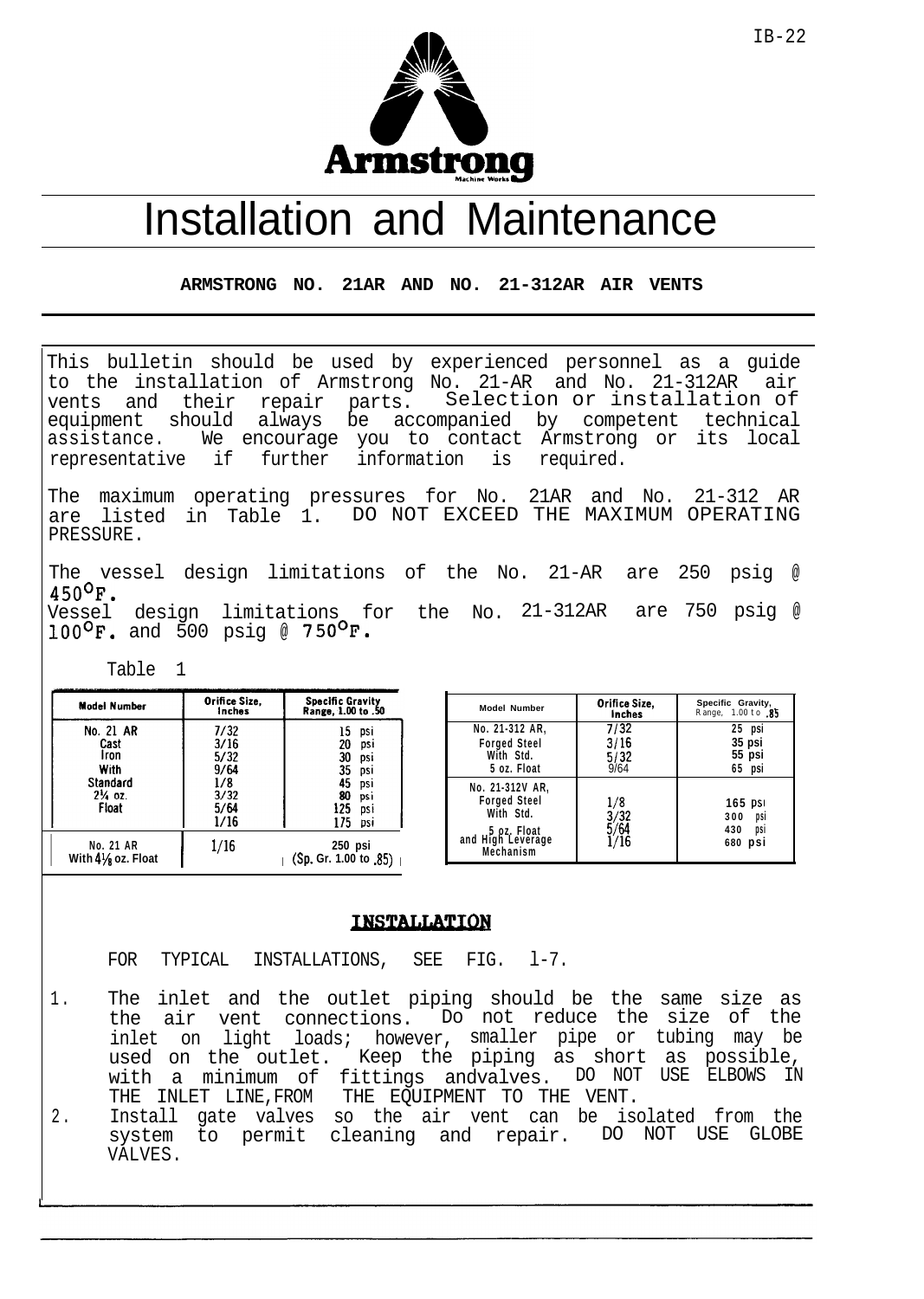**ARMSTRONG 21AR AND 21-312AR AIR VENTS**



- 3 . Before installing the vent, flush out the line to remove loose dirt. Use pipe dope or teflon sparingly and on male threads only. Leave the end thread exposed to avoid introducing sealant into the system.
- 4. DO NOT use a pipe strainer in the line leading to the vent.
- 5. For occasional venting, a single pipe 3/4" or larger is a suitable connection. Once the system is filled with water, only small additional amounts of air need to be vented, so there is no difficulty in getting air to enter the vent countercurrent to the water displaced.
- 6 . For continuous operation, an equalizing line is usually necessary. Where gas enters the system continuously or when very fast venting is required, an equalizing line should be provided, as shown in Fig. 3.
- 7 . Be certain the vent is installed properly, with the CAP AT THE TOP for air and gas relief service.
- 8. Install the air vent at the high points of the system. See the accompanying diagrams for typical installations.
- 9. Air vents should be installed so that they can be checked periodically. A drain line should be piped to a floor<br>drain, slop sink, or other visible location where slop sink, or other visible location where maintenance personnel can regularly check for leakage.
- 10. The pipe plug in the cap of the air vent can be replaced with a test cock or test valve for vent testing or even manual venting. A test cock makes it possible to check that the vent is not air bound due to the orifice being clogged. In addition, the manual test cock will enable the operator to vent the unit manually should the automatic vent fail.
- 11. If the vent is installed in an inaccessible location, a l/4" copper tube drain line to a slop sink, floor drain, or other visible location makes periodic inspection practicable.

## **MAINTENANCE**

- 1. 2. No discharge from the vent is normal on hydronic systems, but is not proof that the vent functions properly. To check the air vent, crack the test cock. If the vent is working correctly, a little air should escape, followed by water. Vent Does Not Open.
	- If a lot of air escapes out of the test cock before water begins to discharge, it is a sign that the vent body was full of air and that the float did not sink to open the valve, or that the valve was plugged. Isolate the vent by closing the gate valve before opening for inspection.
		- a. Remove the vent cover and inspect the mechanism. If the mechanism cannot be made to operate freely after cleaning and inspection, order a new assembly.
		- b. Check the orifice for dirt. Clean the orifice. If the orifice cannot be cleared, order a new mechanism.
		- c . On new installations, an air vent may fail to open if the orifice is too large for the operating pressure. Replace the mechanism with one sized for your operating pressure.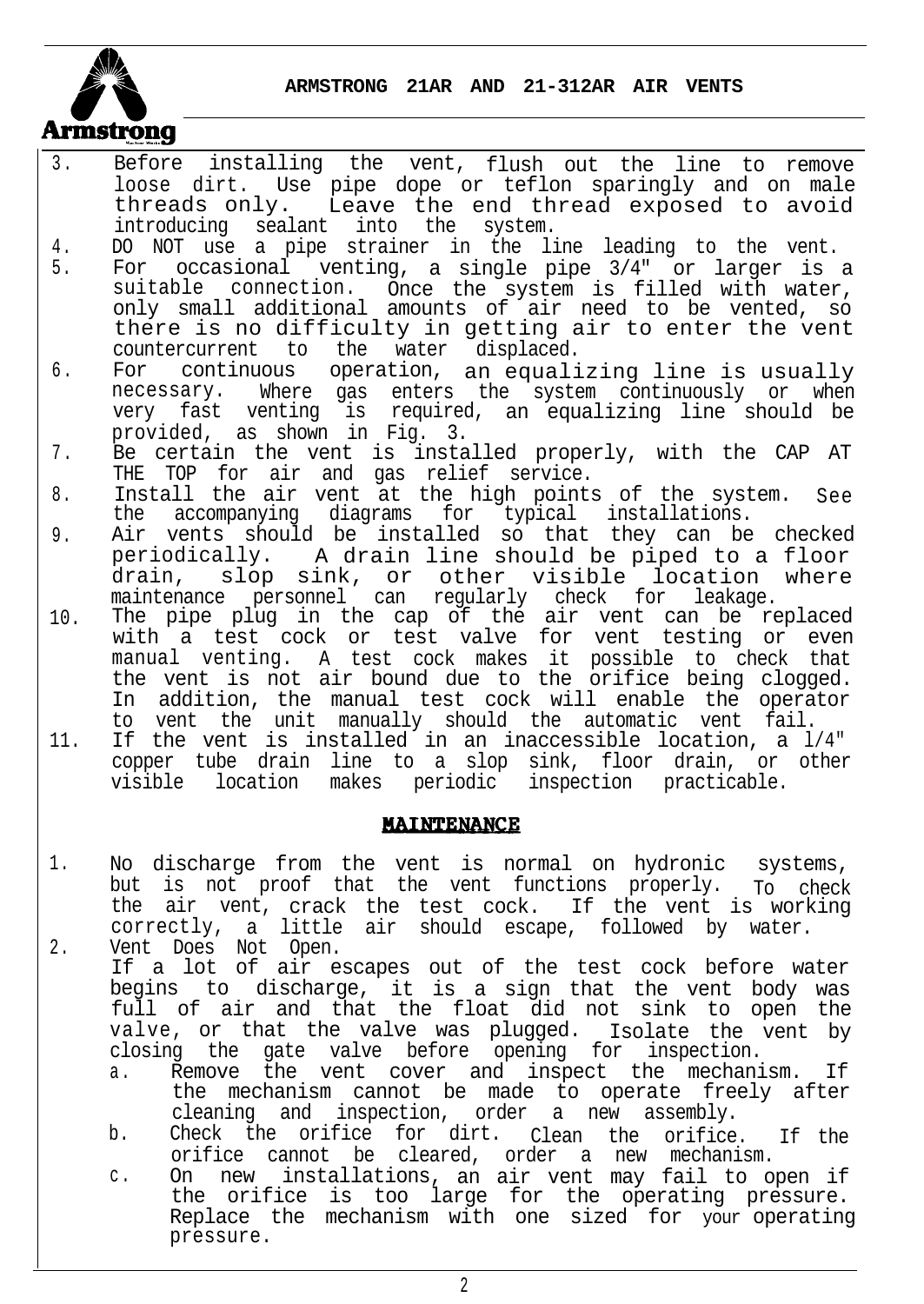**ARMSTRONG 21AR AND 21-312AR AIR VENTS**



- d. An unusual increase in system pressure may cause the air vent to lock shut. Either eliminate the cause of the increased pressure or replace the mechanism with one that can handle the peak pressures.
- 3 . Vent Fails to Close Tightly (Leaks Water).
	- a. Dirt may be lodged in the orifice. Clean the orifice, the mechanism, the body, and the cap.
		- b. The valve and seat may be worn. Replace the whole mechanism.
		- c. There may be a leak in the float. Disconnect the float and shake it close to your ear. If liquid has leaked inside you will be able to hear it sloshing. Replace the float.
		- d. An unlikely possibility is that the float has collapsed. Replace the float.

For help with unusual installations or service problems, contact your Armstrong Representative or the Armstrong Machine Works Applications Engineering Department.

## **PLACEMENT OF LEVERAGE SYSTEM FOR NO. 21-AR.NO. 21-3U**

- 1 . Make sure the parts you have received are for the correct orifice size for your operating pressure. The orifice size (7/32", for example) is stamped on the valve seat.
- 2 . Remove the air vent cap and place it in a vise with the mechanism up.
- 3 . Disassemble the float and lever mechanism by removing the valve lever pin and the valve seat.
- 4 . Clean all dirt, pipe scale, and foreign materials from the cap, especially from the threaded holes.
- 5 . Place the valve seat through the hole in the valve lever clip and tighten both parts into the air vent cap. When the valve seat is tightened, the lever clip should be symmetrical with respect to the gasket surfaces to the left and right of it and with respect to the centerline of the cap. The ears for the valve lever pin should be on the side of the valve seat closest to the gasket surface (away from the center of the cap).

DO NOT use pipe dope or lubricant on the valve seat threads. The DO NOT use pipe dope or lubricant on the valve seat threads. The<br>seal is made, not by the threads, but by metal to metal contact at the ground end of the valve seat. Make sure the seating area in the cap is clean before screwing the valve seat into position.

6 . Use the valve lever pin to assemble the valve lever to the valve lever clip. The ears of the valve lever fit in between the ears of the valve lever clip.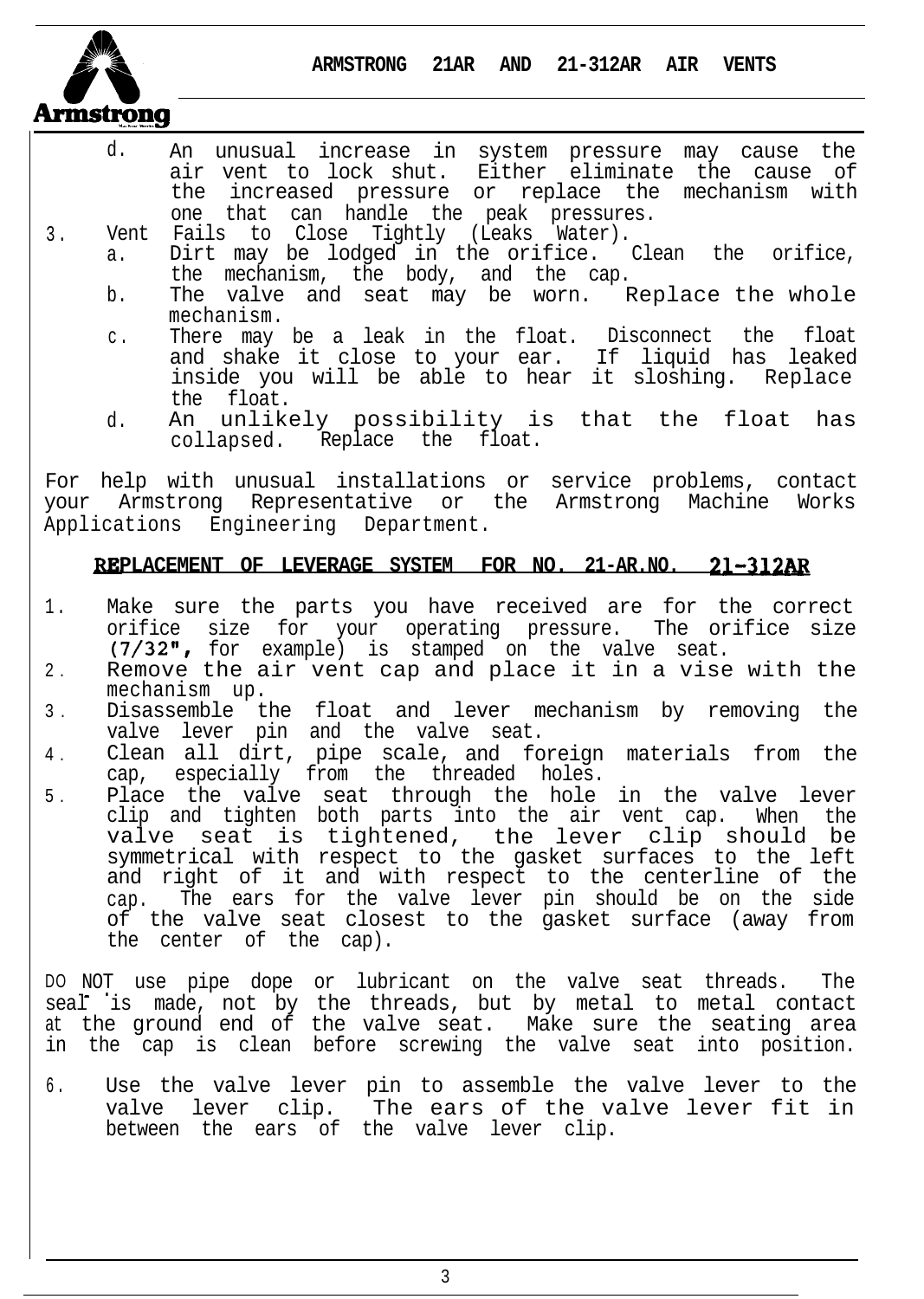**ARMSTRONG 21AR AND 21-312AR AIR VENTS**



- 7 . Check the sideways motion of the valve lever in the lever clip. Total motion should be about l/32" (l/64" to the left and to the right of center). Adjustments can be made by tapping the ears of the valve lever clip VERY LIGHTLY left or right with a SMALL HAMMER (4 oz.).
- 8. Check the seating of the valve. The point of the cone valve should easily drop into the orifice with no hang-up on the edges of the orifice. When the valve is shut, the valve lever should be visually parallel to the valve lever clip. (See Figure 8) Adjustments maybe made to the front or back of the lever pin ears by tapping VERY LIGHTLY with a SMALL HAMMER.
- 9 . Use the float screw to assemble the float to the valve lever.
- 10. Remove the cap from the vise, invert it, and assemble it to the air vent body.
- 11. Remove the plug in the cap of the air vent.
- 12. Turn the air vent over so that the cap is at the bottom.
- 13. Insert a pencil or rod into the plug hole to lift the float. The float should readily move upward and strike the body wall. All motion must be free and easy. Lowering the float should result in the valve seating in the orifice and no contact between the float and the body of the air vent. When moving the float, the pencil or rod should travel 1/4" up and down.
- 14. When the valve is in position to function properly, disassemble the cap from the body. Remove the float. Tap the valve VERY LIGHTLY with a SMALL HAMMER (4 oz.) to produce a seating ring.
- 15. Replace the float.
- 16. Put the body gasket in place.
- 17. Assemble the cap to the body.
- 18. Check the float motion as in step 13 above. If the valve seats properly, replace the plug.